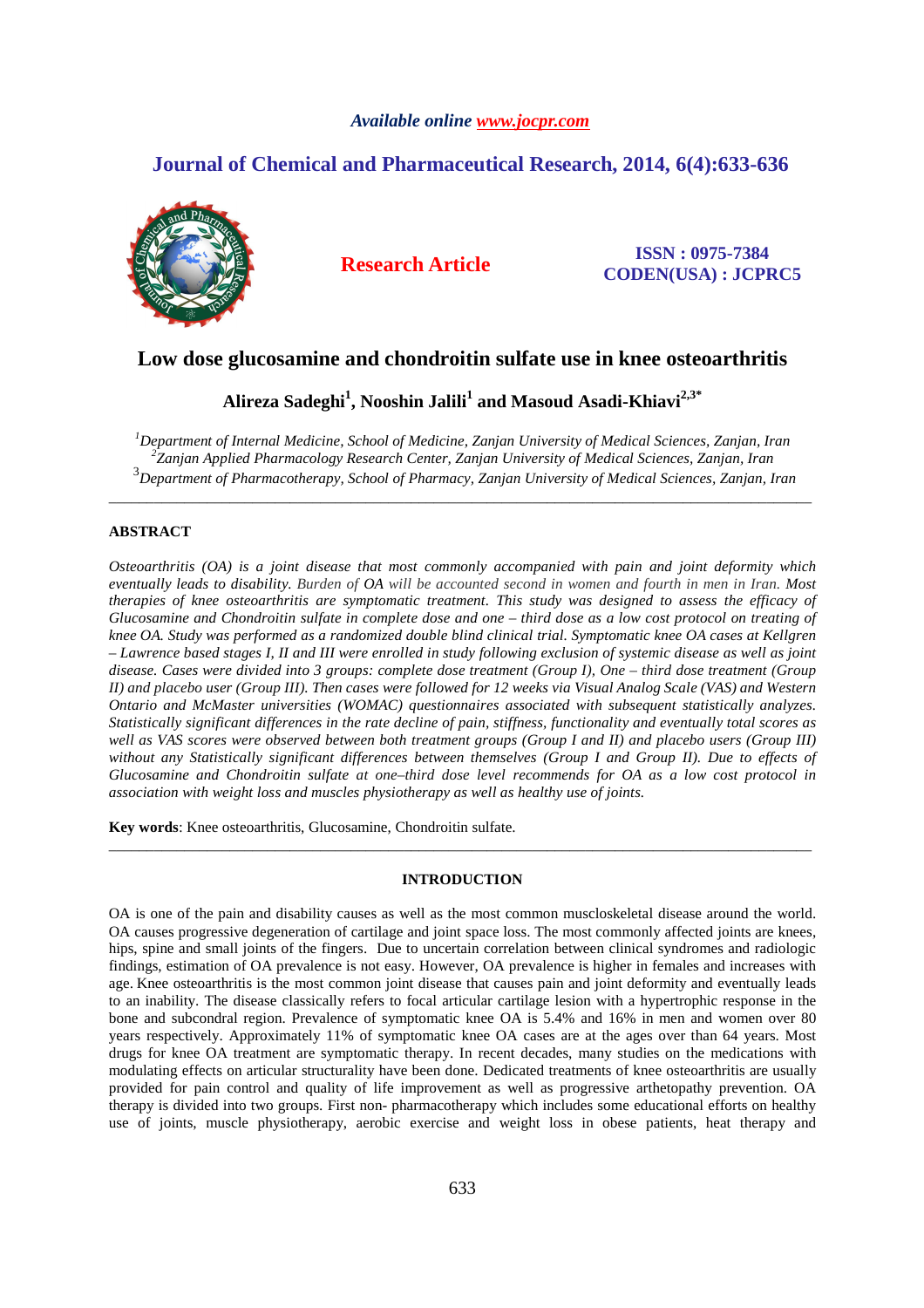acupuncture. Second pharmacotherapy includes topical and oral NSAID, such as acetaminophen and intra-articular injections of corticosteroids and hyaluronic products and supplements such as Glucosamine and Chondroitin sulfate. Numerous studies about these supplements have been globally conducted from 1969. Some reviews in according to the evidence base medicine (EBM) showed Glucosamine and Chondroitin sulfate safety and effectiveness on OA. [1-3] Community Oriented Program for the Control of Rheumatic Diseases (COPCORD**)** study in Iran showed that OA prevalence in Iran was reached to 24.46% of men and 57.43% of women over 50 years as well as 5706% of men and 79.3% of women over 70 years. [4] Burden of OA will be accounted second in women and fourth in men in Iran. [5, 6] In according to mentioned prevalence and progressive pattern of OA which finally leading to patient's disability, it seems reasonable to reduce cost of OA control. Additionally this study was designed to rule out of pharmacotherapy outcome varieties in Iran in compare with others. Similar results have also been demonstrated in other studies: The study was conducted on 212 patients. At least 25-20% of patients showed improvement for three years. This improvement was also assessed by WOMAC questionnaire. Meanwhile, the drug safety and no side effects during the period of 3 years have been underlined. [7] Another study was conducted to use 1200/1500 mg dose of Glucosamine and Chondroitin sulfate in combination with daily exercise and placebo in patients with knee osteoarthritis. At the end of study, the WOMAC questionnaire scores between the two groups were not significant differences statistically. [8]

*\_\_\_\_\_\_\_\_\_\_\_\_\_\_\_\_\_\_\_\_\_\_\_\_\_\_\_\_\_\_\_\_\_\_\_\_\_\_\_\_\_\_\_\_\_\_\_\_\_\_\_\_\_\_\_\_\_\_\_\_\_\_\_\_\_\_\_\_\_\_\_\_\_\_\_\_\_\_*

## **EXPERIMENTAL SECTION**

Symptomatic knee OA cases at Kellgren – Lawrence based stages I, II and III were enrolled in study following exclusion of systemic disease as well as joint disease. These patients randomly divided into 3 groups and each intervention groups were treated with Glucosamine and Chondroitin sulfate in complete dose and one – third dose group as well as placebo group. OA of patients were characterized using American College of Rheumatology (ACR) standards and enrolled cases were in all stages of kellgren & Lawrence scaling system (I, II and III) except stage IV. Exclusion criteria were the presence of heart disease, lung disease, liver disease, diabetes and other rheumatic diseases, Glucosamine and Chondroitin sulfate use during past 3 months, grade IV osteoarthritis (complete destruction of the joints) and analgesic use and eventually 105 cases were enrolled. Patients randomly assigned to 3 mentioned groups based on computerized random number selection. Group I was treated with Glucosamine sulfate (1500 mg) and Chondroitin sulfate (1200 mg) per day. Group II was treated with one – third dose of Glucosamine sulfate (500 mg) and Chondroitin sulfate (400 mg) per day. Finally, group III was treated using placebo. Baseline blood tests including CBC, diff, Bun, Cr, ALT, AST, ESR and both knee PA and lateral view radiography were obtaind from all patients. Additionally, all cases were assessed by questionnaires for baseline WOMAC and VAS values obtaining. The OA patients were evaluated by WOMAC questionnaire via three indicators: pain, stiffness and functional limitation which contain five, two and seventeen questions respectively. Each patient was asked to give scores from 0 to 100 for each question. Every case was emphasized to avoid from any analgesic consumption during study enrolling. Initial experiments were repeated at the end of the third month of treatment to rule out possible side effects. After completion of the study, WOMAC and VAS scores at baseline and the end of the third month were obtained and a difference in the mean of the pain, stiffness and functionality score at the level of at least 20% decline was considered as drug efficacy cut off point between the groups. A method of evaluation that is widely used for evaluating patients with knee osteoarthritis is WOMAC questionnaire that are used to assess pain and disability. Reliability of questionnaire was standardized for cases. Meanwhile, the university ethics committee approval was obtained for this study.

#### **RESULTS**

Analysis was performed on 87 cases. Number of patients was 105 (35 cases for every group) at baseline. All of cases in group I (35 cases) and 27 cases (72%) of group II and 25 cases (71%) of placebo group (Group III) were completed trial. At group III, two people were referred to further treatment, three cases have left because of dyspepsia, three patients withdrew due to personal reasons, one case did not visit due to distance and one person was excluded due to NSAID use. At group II, two people have left because of dyspepsia, four patients withdrew due to personal reasons, one person did not visit due to distance and one people were referred to further treatment.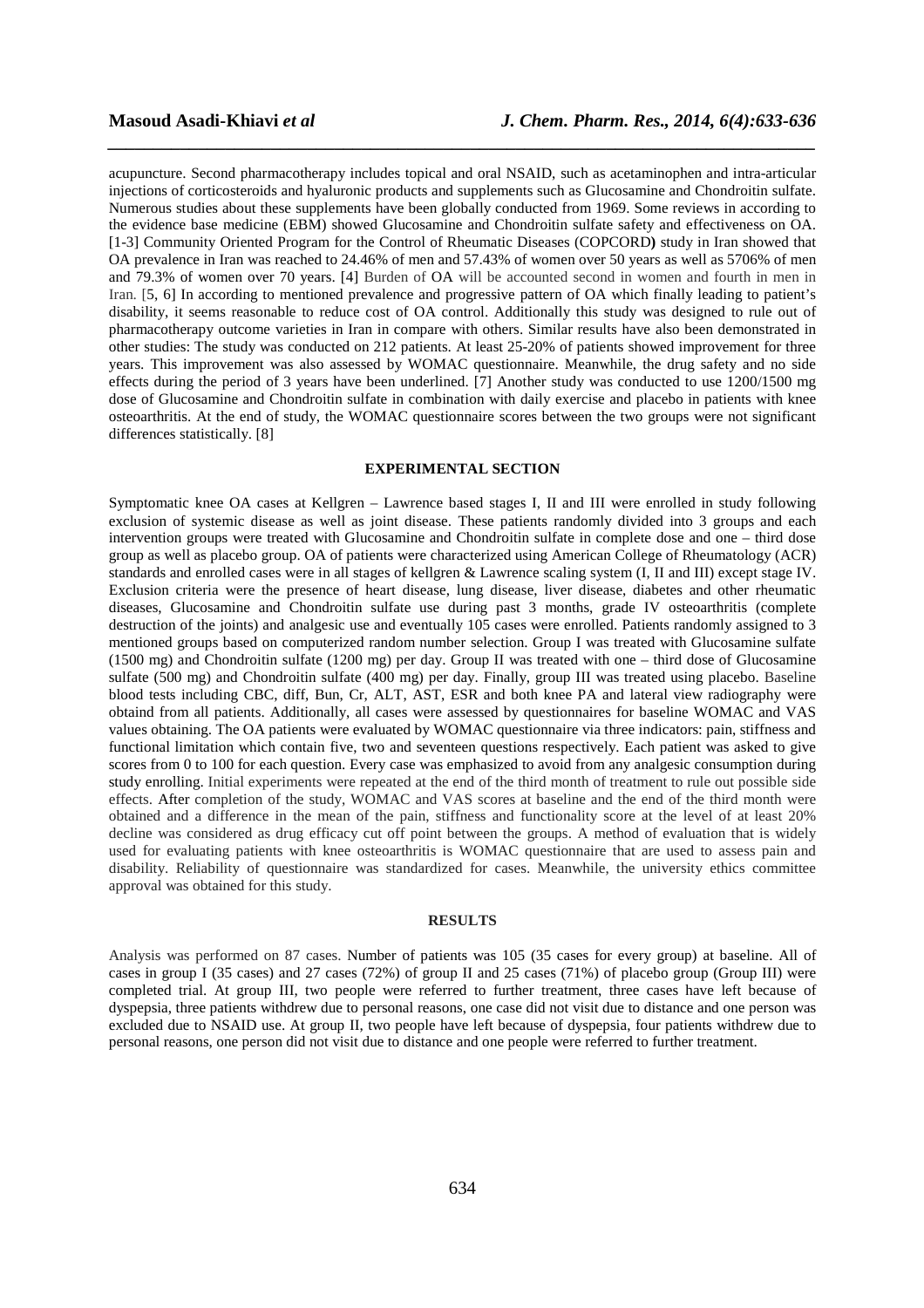#### **Table 1. Comparison of pain, stiffness and functionality scores as well as VAS and total WOMAC scores at drug efficacy cut off point (at least 20% decline)**

*\_\_\_\_\_\_\_\_\_\_\_\_\_\_\_\_\_\_\_\_\_\_\_\_\_\_\_\_\_\_\_\_\_\_\_\_\_\_\_\_\_\_\_\_\_\_\_\_\_\_\_\_\_\_\_\_\_\_\_\_\_\_\_\_\_\_\_\_\_\_\_\_\_\_\_\_\_\_*

| Variable         | Number of cases in group I<br>$(tull dose)$ (n=35) | Number of cases in group II<br>$(one - third dose) (n=27)$ | Number of cases in group III<br>(Placebo) $(n=25)$ | $P_{value}$ |
|------------------|----------------------------------------------------|------------------------------------------------------------|----------------------------------------------------|-------------|
| Pain             | $57.1\%$ (n=20)                                    | $59.3\%$ (n=16)                                            | $28\%$ (n=15)                                      | 0.039       |
| <b>Stiffness</b> | $53.3\%$ (n=16)                                    | $47.8\%$ (n=11)                                            | $36.4\%$ (n=8)                                     | 0.47        |
| Functionality    | $60\%$ (n=21)                                      | 63% (17)                                                   | $28\%$ (7)                                         | 0.019       |
| Total WOMAC      | $60\%$ (n=21)                                      | $66.7\%$ (n=18)                                            | $32\%$ (n=8)                                       | 0.028       |
| <b>VAS</b>       | $60\%$ (n=21)                                      | $55.6\%$ (n=15)                                            | $36\%$ (n=9)                                       | 0.16        |

While the number of cases with pain, functionality and Total WOMAC scores decrease ( $P_{value} = 0.039$ ,  $P_{value} = 0.019$ ) and  $P_{value} = 0.028$  respectively) were statistically significant among groups I and II in compare with group III (Placebo) but it wasn't occurred about stiffness ( $P_{value} = 0.47$ ) and VAS ( $P_{value} = 0.16$ ) scores decrease at drug efficacy cut off point (Table 1). In according to following results, the pain, functionality and total WOMAC scores decline were statistically significant in the group I (Table 2). On the other hand, the chance of pain score reduction after full dose treatment in group I at the confidence interval (CI) level of 95% was 3.42 times more than placebo group (95% CI:  $1.1 - 10.3$ , Odds Ratio = 3.42). These values were 95% CI:  $1.27 - 11.63$ , Odds Ratio = 3.8 for the chance of functionality score reduction and 95% CI:  $1.08 - 9.37$ , Odds Ratio = 3.1 for the chance of total WOMAC score reduction.

#### **Table 2. Comparison of pain, stiffness and functionality scores as well as VAS and total WOMAC scores at drug efficacy cut off point between group I and III**

| Variable           | Number of cases in group I<br>$(tull dose)$ (n=35) | Number of cases in group III<br>(Placebo) $(n=25)$ | $P_{value}$ |
|--------------------|----------------------------------------------------|----------------------------------------------------|-------------|
| Pain               | $57.1\%$ (n=20)                                    | $28\%$ (n=15)                                      | 0.025       |
|                    |                                                    |                                                    |             |
| <b>Stiffness</b>   | $53.3\%$ (n=16)                                    | $36.4\%$ (n=8)                                     | 0.22        |
| Functionality      | $60\%$ (n=21)                                      | 28% (7)                                            | 0.014       |
| <b>Total WOMAC</b> | $60\%$ (n=21)                                      | $32\%$ (n=8)                                       | 0.03        |
| VAS                | $60\%$ (n=21)                                      | $36\%$ (n=9)                                       | 0.06        |

**Table 3. Comparison of pain, stiffness and functionality scores as well as VAS and total WOMAC scores at drug efficacy cut off point between group II and III** 

| Variable           | Number of cases in group II<br>$(one - third dose) (n=27)$ | Number of cases in group III<br>(Placebo) $(n=25)$ | $P_{value}$ |
|--------------------|------------------------------------------------------------|----------------------------------------------------|-------------|
| Pain               | $59.3\%$ (n=16)                                            | $28\%$ (n=15)                                      | 0.023       |
| <b>Stiffness</b>   | $47.8\%$ (n=11)                                            | $36.4\%$ (n=8)                                     | 0.43        |
| Functionality      | 63% (17)                                                   | $28\%$ (7)                                         | 0.012       |
| <b>Total WOMAC</b> | $66.7\%$ (n=18)                                            | $32\%$ (n=8)                                       | 0.012       |
| VAS                | $55.6\%$ (n=15)                                            | $36\%$ (n=9)                                       | 0.15        |

In according to results, similar to group I comparison with placebo group, the pain, functionality and total WOMAC scores decline were statistically significant in the group II too (Table 3). On the other hand, the chance of pain score reduction after one – third dose treatment in group II at the confidence interval (CI) level of 95% was 3.74 times more than placebo group (95% CI: 1.1 – 11.9, Odds Ratio = 3.74). These values were 95% CI: 1.35 – 14.10, Odds Ratio  $= 4.37$  for the chance of functionality score reduction and 95% CI: 1.33 – 13.56, Odds Ratio  $= 4.25$  for the chance of total WOMAC score reduction.

#### **Table 4. Comparison of pain, stiffness and functionality scores as well as VAS and total WOMAC scores at drug efficacy cut off point between group I and II**

| Variable           | Number of cases in group I<br>$(tull dose)$ (n=35) | Number of cases in group II<br>$(one - third dose) (n=27)$ | $P_{value}$ |
|--------------------|----------------------------------------------------|------------------------------------------------------------|-------------|
| Pain               | $57.1\%$ (n=20)                                    | $59.3\%$ (n=16)                                            | 0.86        |
| <b>Stiffness</b>   | $53.3\%$ (n=16)                                    | $47.8\%$ (n=11)                                            | 0.69        |
| Functionality      | $60\%$ (n=21)                                      | 63% (17)                                                   | 0.81        |
| <b>Total WOMAC</b> | $60\%$ (n=21)                                      | $66.7\%$ (n=18)                                            | 0.59        |
| <b>VAS</b>         | $60\%$ (n=21)                                      | $55.6\%$ (n=15)                                            | በ 72        |